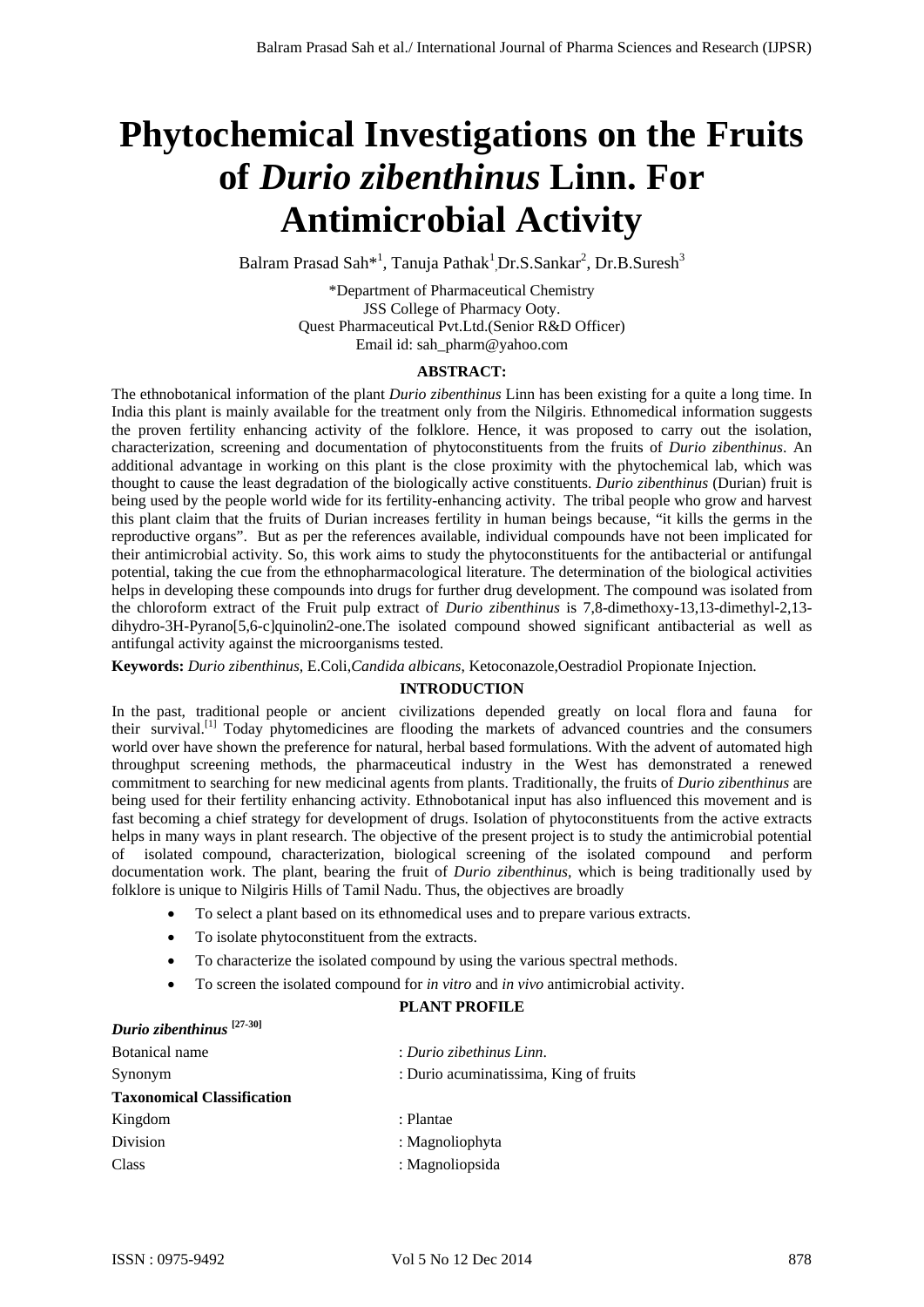|                                                                                                              |                                                         | Balram Prasad Sah et al./ International Journal of Pharma Sciences and Research (IJPSR)                                                                                                                                                                                                                                                                                                                                                                                                                                                                                                                                                                                                                                                                                                                                                    |     |
|--------------------------------------------------------------------------------------------------------------|---------------------------------------------------------|--------------------------------------------------------------------------------------------------------------------------------------------------------------------------------------------------------------------------------------------------------------------------------------------------------------------------------------------------------------------------------------------------------------------------------------------------------------------------------------------------------------------------------------------------------------------------------------------------------------------------------------------------------------------------------------------------------------------------------------------------------------------------------------------------------------------------------------------|-----|
| Order                                                                                                        | : Malvales                                              |                                                                                                                                                                                                                                                                                                                                                                                                                                                                                                                                                                                                                                                                                                                                                                                                                                            |     |
| Family                                                                                                       | : Bombacaceae                                           |                                                                                                                                                                                                                                                                                                                                                                                                                                                                                                                                                                                                                                                                                                                                                                                                                                            |     |
| Genus                                                                                                        | : Durio                                                 |                                                                                                                                                                                                                                                                                                                                                                                                                                                                                                                                                                                                                                                                                                                                                                                                                                            |     |
| Species                                                                                                      | : zibenthinus                                           |                                                                                                                                                                                                                                                                                                                                                                                                                                                                                                                                                                                                                                                                                                                                                                                                                                            |     |
| Vernacular names                                                                                             |                                                         |                                                                                                                                                                                                                                                                                                                                                                                                                                                                                                                                                                                                                                                                                                                                                                                                                                            |     |
| English                                                                                                      |                                                         | : durian, civet cat tree, civet fruit                                                                                                                                                                                                                                                                                                                                                                                                                                                                                                                                                                                                                                                                                                                                                                                                      |     |
| Spanish                                                                                                      | : durian, durio                                         |                                                                                                                                                                                                                                                                                                                                                                                                                                                                                                                                                                                                                                                                                                                                                                                                                                            |     |
| Indonesia                                                                                                    | : duren, ambetan, kadu                                  |                                                                                                                                                                                                                                                                                                                                                                                                                                                                                                                                                                                                                                                                                                                                                                                                                                            |     |
| Philippines                                                                                                  | : dulian                                                |                                                                                                                                                                                                                                                                                                                                                                                                                                                                                                                                                                                                                                                                                                                                                                                                                                            |     |
| <b>Burma</b>                                                                                                 | $: du$ -yin                                             |                                                                                                                                                                                                                                                                                                                                                                                                                                                                                                                                                                                                                                                                                                                                                                                                                                            |     |
| Cambodia                                                                                                     | : thu-réén                                              |                                                                                                                                                                                                                                                                                                                                                                                                                                                                                                                                                                                                                                                                                                                                                                                                                                            |     |
| Thailand                                                                                                     | : thurian, rian                                         |                                                                                                                                                                                                                                                                                                                                                                                                                                                                                                                                                                                                                                                                                                                                                                                                                                            |     |
|                                                                                                              |                                                         |                                                                                                                                                                                                                                                                                                                                                                                                                                                                                                                                                                                                                                                                                                                                                                                                                                            |     |
| Figure1:DurioZibenthinusFruit                                                                                |                                                         | Figure2: with the pulp Duriozibenthinusfruits                                                                                                                                                                                                                                                                                                                                                                                                                                                                                                                                                                                                                                                                                                                                                                                              |     |
| Reported chemical constituents in fruits:                                                                    |                                                         |                                                                                                                                                                                                                                                                                                                                                                                                                                                                                                                                                                                                                                                                                                                                                                                                                                            |     |
| thioethers and thiols were found to owe the characteristic odor of the fruit.<br><b>Ethnobotanical uses:</b> |                                                         | Calories 153.0, moisture 64.1 g ,protein 2.6 g , fat 3.4 g ,carbohydrate 27.9, minerals 103.9 g, beta-carotene<br>140.0 mg, vitamin $B_1$ 0.1 mg, vitamin $B_2$ 0.13 mg and vitamin C 23.2 mg in 100 gm of the edible portion. The<br>odor is attributed to the presence in the pulp of sulphurous compounds, 3, 5-dimethyl-1,2,4-trithiolane. Ethyl 2-<br>methylbutanoate. It also contains serotoninergic amino acid tryptophan and $\beta$ -galactidase. A mixture of esters,<br>The flesh is said to serve as a vermifuge. In Malaya, a decoction of the leaves and roots is prescribed as a<br>febrifuge. The leaf juice is topically applied on the head of fever patients. The leaves are employed in medicinal<br>baths for people with jaundice. Decoctions of the leaves and fruits are to palliate swellings and skin diseases. |     |
|                                                                                                              |                                                         | The ash of the burned rind is taken orally after childbirth. The flesh is widely believed to act as an aphrodisiac                                                                                                                                                                                                                                                                                                                                                                                                                                                                                                                                                                                                                                                                                                                         |     |
| and as a bacteriostatic.                                                                                     | <b>MATERIAL AND METHODS</b>                             |                                                                                                                                                                                                                                                                                                                                                                                                                                                                                                                                                                                                                                                                                                                                                                                                                                            |     |
| <b>INSTRUMENTS.</b>                                                                                          |                                                         |                                                                                                                                                                                                                                                                                                                                                                                                                                                                                                                                                                                                                                                                                                                                                                                                                                            |     |
| ٠<br>$\bullet$<br>$\bullet$<br>Scanner-3, CAMAG-Switzerland.<br>$\bullet$                                    | Fourier Transform Infrared: Shimadzu FTIR-8400S, Japan. | Centrifuge: Remi centrifuge and R-8c Laboratory centrifuge, Remi Motors Ltd., Mumbai, India<br>Rotary Evaporator: Rota vapor R-205, Buchi Laboratory Equipments, Flawil, Switzerland.<br>High Performance Thin Layer Chromatography: CAMAG-III, Linomat IV applicator, TLC                                                                                                                                                                                                                                                                                                                                                                                                                                                                                                                                                                 |     |
| <b>Collection and Authentification:</b>                                                                      |                                                         |                                                                                                                                                                                                                                                                                                                                                                                                                                                                                                                                                                                                                                                                                                                                                                                                                                            |     |
| authentic specimen at the Botanical Survey of India, Coimbatore.                                             |                                                         | The fresh fruits of <i>Durio zibenthinus</i> were collected in the month of August from the State Horticulture farm,<br>Burliar, which is on the way from Ooty to Mettupalayam. The plant was authenticated by comparing it with                                                                                                                                                                                                                                                                                                                                                                                                                                                                                                                                                                                                           |     |
|                                                                                                              |                                                         |                                                                                                                                                                                                                                                                                                                                                                                                                                                                                                                                                                                                                                                                                                                                                                                                                                            |     |
| ISSN: 0975-9492                                                                                              | Vol 5 No 12 Dec 2014                                    |                                                                                                                                                                                                                                                                                                                                                                                                                                                                                                                                                                                                                                                                                                                                                                                                                                            | 879 |





Figure1:*DurioZibenthinus*FruitFigure2: with the pulp *Duriozibenthinus*fruits

# **Reported chemical constituents in fruits:**

# **Ethnobotanical uses:**

# **MATERIAL AND METHODS**

# **INSTRUMENTS** .

- **Centrifuge:** Remi centrifuge and R-8c Laboratory centrifuge, Remi Motors Ltd., Mumbai, India
- **Rotary Evaporator:** Rota vapor R-205, Buchi Laboratory Equipments, Flawil, Switzerland.
- **High Performance Thin Layer Chromatography:** CAMAG-III, Linomat IV applicator, TLC Scanner-3, CAMAG-Switzerland.
- **Fourier Transform Infrared:** Shimadzu FTIR-8400S, Japan.

# **Collection and Authentification:**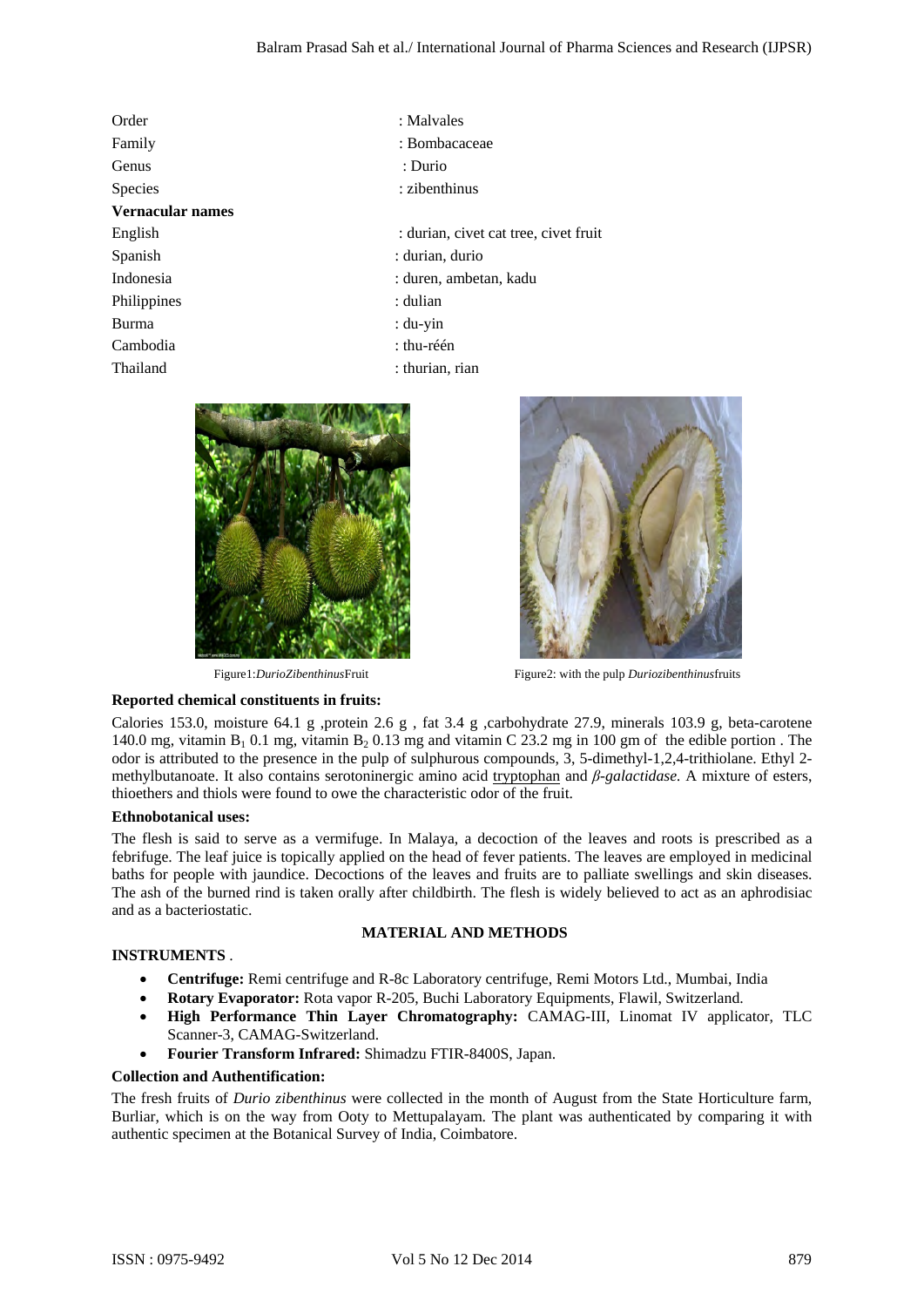# **Preparation of various Extracts:**

The *Durio zibenthinus* fruits were made free from mud and other impurities and dried in shade. The dried fruit pulp (900gms) was then powdered and extracted successively with 3 liters each of petroleum ether (60-80 ºC), chloroform, ethyl acetate and methanol in a Soxhlet apparatus separately for 18-20 h. The extracts were concentrated in a rotary evaporator under reduced pressure at  $35{\text -}40^{\degree}$ C and stored at  $4^{\degree}$ C in a refrigerator till further use.

# **ISOLATION OF COMPOUND FROM CHLOROFORM EXTRACT:**

From Chloroform extract of the fruit pulp of *Durio zibenthinus*, elution with gradient technique, initially the separation process was started using the starting from 100% petroleum ether (boiling range40- 60°C) was used as a mobile phase and the fraction were collected at regular intervals.

Successively the concentration of Chloroform was increased in the mobile phase starting from 1% to 10% and so on. At a mobile phase composition of 70% Petroleum ether and 30% Chloroform a single spot was obtained in the elutions so the relative fractions having single spots were collected polled together and concentrated. Further to access the purity of the isolated compound was checked by High Performance Thin Layer Chromatography. The homogeneity of the compound was checked with running the TLC of the samples in different mobile phases. After confirmation of the presence of individual spot, the compound was designated as **Compound (DZ-1).**  Baltam Pressi Sah et al./ International Journal of Pharma Sciences and Research (IJPSR)<br>
Representation Antonio Maria Consideration and Sciences and Research (ISBN 0-1000), 2000, 2000, 2000, 2000, 2000, 2000, 2000, 2000,

# **Characterization:**

Characterization of the isolated compounds was carried out by different analytical techniques like IR, NMR and Mass spectroscopy (MS). The infra red spectroscopy of the isolated compounds revealed the functional groups present in the molecule. The nuclear magnetic spectrum was used to identify the number of carbon and hydrogen atoms present in the molecule and their relative chemical environment. The mass spectrum revealed the molecular weight of the compound of interest. The aforementioned characterization techniques together when correlated resulted in identifying the isolated compound of interest.

# *IN VITRO* **ANTIMICROBIAL ACTIVITY FOR THE EXTRACT AND ISOLATED COMPOUNDS OF**  *D***uri***o zibenthinus:* **[33]**

# *In vitro* **antimicrobial screening :** *In vitro* **antibacterial and antifungal inhibition activity using the agarplate method.**

# **ANTIMICROBIAL SCREENING**

The microbiological screening is based upon a comparison of the inhibition of growth of bacteria by measured concentrations of the compound to be examined with that of activity produced by known concentration of a standard drug.

# **Cylinder-Plate or Cup-Plate Method**

Cup plate method is based on the diffusion of compound from a vertical cylinder or a cavity through the solidified agar layer of a petri-dish or plate to an extent such that growth of the added bacteria is prevented entirely in a circular area or zone around the cylinder or cavity containing a solution of the compound.

The extracts were tested at the concentrations of 1000, 500, 250, 125 µg/ml and isolated compound was tested at the concentrations of 500, 250, 125, 62.5 µg/ml against two gram positive bacterial strains, two gram negative strains, and two fungal strain.

### **Microorganisms used: Bacterial strains:**

*Escherichia coli* **(Gram negative)** 

*Pseudomonas auroginosa* **(Gram negative)** 

*Bacillus subtilis* **(Gram positive)** 

*Staphylococcus aureus* **(Gram positive)** 

**Standard for antibacterial activity : Tetracycline.** 

**Fungal strains:** *Candida albicans*

*Aspergillus niger*

# **Standard for antifungal activity : Ketaconazole.**

### **Procedure:**

- 1. Sterile nutrient agar plates were prepared, by pouring the sterile agar into petri-dishes in aseptic conditions.
- 2. 0.1 ml of each standardized test organism culture was spread on to agar plates.
- 3. Cavity was done by using a sterile borer of diameter 6 mm.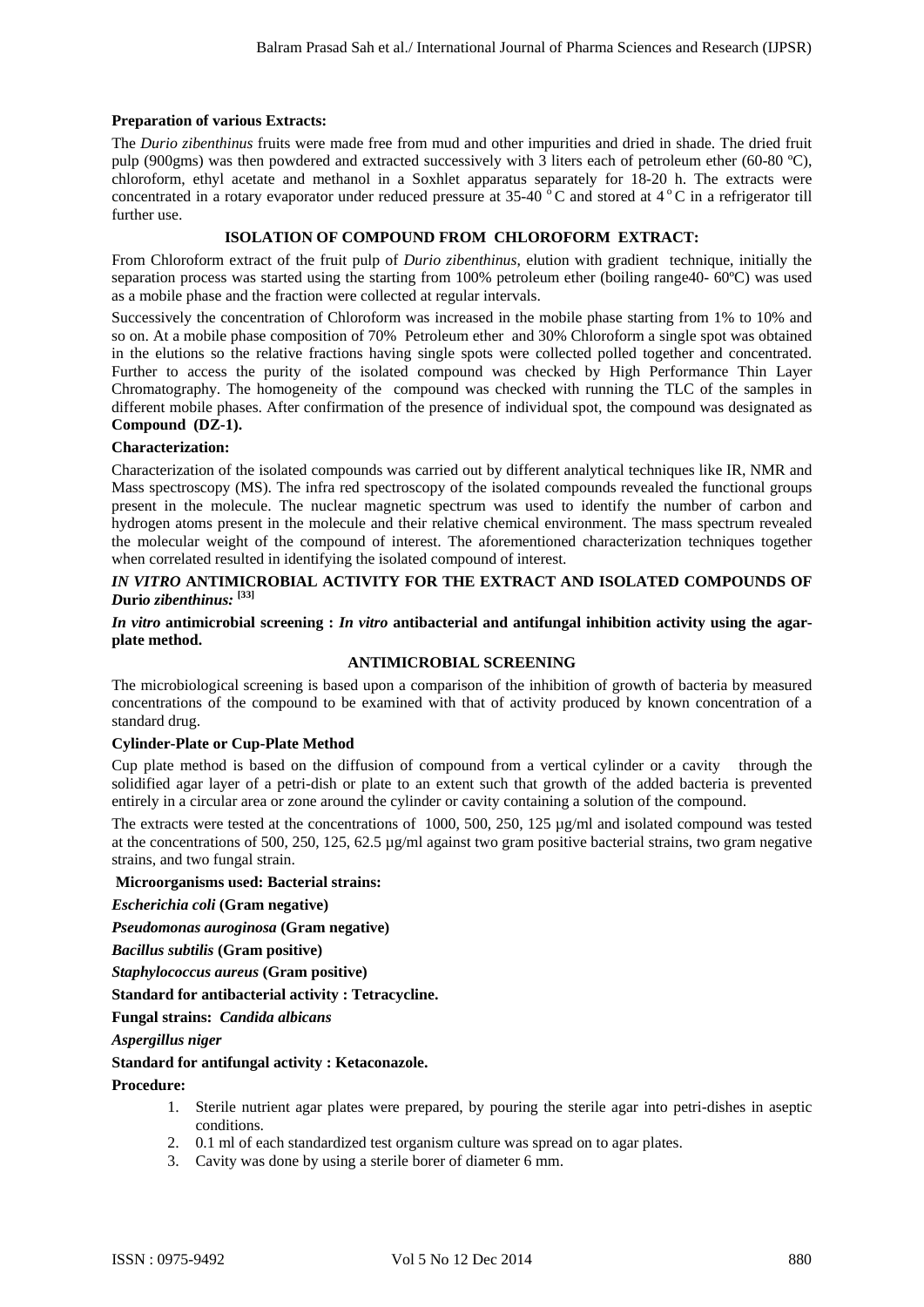- 4. The test compounds as well as the standard drug solutions and DMSO solvent control were placed in the cavity separately.
- 5. Then the plates were maintained at  $+4^0C$  for 1 hr to allow the diffusion of solution into the medium.
- 6. All the bacterial plates were incubated at  $37^0C$  for 24 hrs and fungal plates were incubated at  $28^0C$ for 48 hrs.
- 7. The zone of inhibition was measured in mm.

8. **Statistical Analysis:** Data are expressed as mean ± S E M. One way ANOVA was applied for the analysis of the results.

**DETERMINATION OF MINIMUM INHIBITORY CONCENTRATION (MIC).** The study involved a series of six assay tubes for each title compound against each microorganism. The entire test was done in duplicate. To the first assay tube, 1.8 ml of seeded broth and 0.2 ml of title compound (1 mg/ml) was added and mixed thoroughly and the two fold serial dilution was done up to the sixth tube containing 1 ml of seeded broth.

The additions of the drug solution and serial dilution were done under strict aseptic conditions. Solvent control, negative control (growth control) and drug control were maintained during the experiment. The assay tubes were incubated at 37<sup>0</sup>C and 25<sup>0</sup>C respectively for 24 hours for bacteria and 48 hours fungi. The lowest concentration, which apparently caused complete inhibition of growth of microorganisms, was considered as the minimum inhibitory concentration (MIC).

# *IN VIVO* **ANTIMICROBIAL ACTIVITY(ANTIFUNGAL ACTIVITY) FOR THE ISOLATED COMPOUND OF** *D***uri***o zibenthinus***:**

 **Experimental Vaginal Candidiasis (Ryley et.al.,1981):** Vagianl infection with *Candida albicans* for chemotherapeutic investigation was carried out. The mice were brought to pseudo-oestrous stage by injecting 0.2 ml of 2.5 mg/ml of oestradiol propionate injection subcutaneously for 4 days. On the 5 day the animal were inoculated vaginally with 10**<sup>5</sup>**-106 cells of *Candida albicans* (Ca 27) in 0.1 ml of sterile saline with Tween 80 (pH 8.2) and delivered via a 4 cm segmen of butterfly tubing fixed to a tuberculin syringe unit it ran out.A group of six female were treated with test drug mixed with PEG-200 as a 4% mixture and squirted into the vagina until it run out. This was done twice daily for 18 days, the treatment with the drug was started 24 h after the inoculation of vagina with *Candida albicans* (Ca 27). Samples of vaginal scraping were that taken with loop on days 3, 6,9,12,15,18 and 30 after inoculation of vagina with *Candida albicans* and where suspended aseptically into 10ml of normal saline containing TWEEN 80. Ten fold serial dilution of this suspension was prepared and each dilution was then plated on SDA (saboraud's dextrose agar) containing 0.05 mg/ ml chloramphenicol and incubated for 48 hours at 26º. The no. of colony -forming units/ml (cfu/ml) of retrievet vaginal scraping suspension was determined and scored to assess the intensity of infection. Ketoconazole 2% solution was used as positive for this experiment and solvent control (PEG-200) was also maintained throughout the experiment. A statistical analysis of the data revealed significant antifungal activity of the isolated compound was determined. [34]To determine the antifungal activity the colonies were counted, and the logarithm of the mean of the 6 counts was determined. This was subtracted from the log of control counts and the results were expressed as per (Scholer, 1960). Balaran Frasad Sah et al./ International Journal of Fluence Sciences and Research (IJPSR)<br>4. The case operation as well as the similar dome seismon and DMSO astevations of seismon and Research (ISBN 0-802-92020)<br>5. The ca

| LOG CONTROL – LOG TREATED | <b>ACTIVITY</b>         |
|---------------------------|-------------------------|
|                           | <b>Maximally Active</b> |
| 3.0 to 2.0                | Active                  |
| 2.0 to 0.7                | Slightly active         |
| 07                        | Not active              |

# **RESULT AND DISCUSSION**

# **Extraction:**

The powdered fruit pulp powder of *Durio zibenthinus* (900 gms) were extracted successively with 2.0 litres each of petroleum ether, chloroform, ethyl acetate and methaol by sohxlet extraction technique separately for 46-48 h. The extracts were concentrated in a rotary evaporator under reduced pressure at  $40-50^\circ$ C and stored at

 4 o C in a refrigerator till further use. The dried extract was then stored in *vacuo.* The yield of various extracts was Petroleum ether (12.47 gms), chloroform (9.34 gms), ethyl acetate (7.87 gms) and methanol (6.22gms).

# **Qualitative Phytochemical analysis of the successive extracts of** *Durio zibenthinus*

The qualitative phytochemical analysis of the fruit pulp of *Durio zibenthinus* revealed the presence of steroids and terpenoids in the petroleum ether and chloroform extracts. Tannins, flavanoids and saponins were present in the ethyl acetate and the methanolic extracts. Carbohydrates and proteins were present in the methanolic extract.The results are tabulated: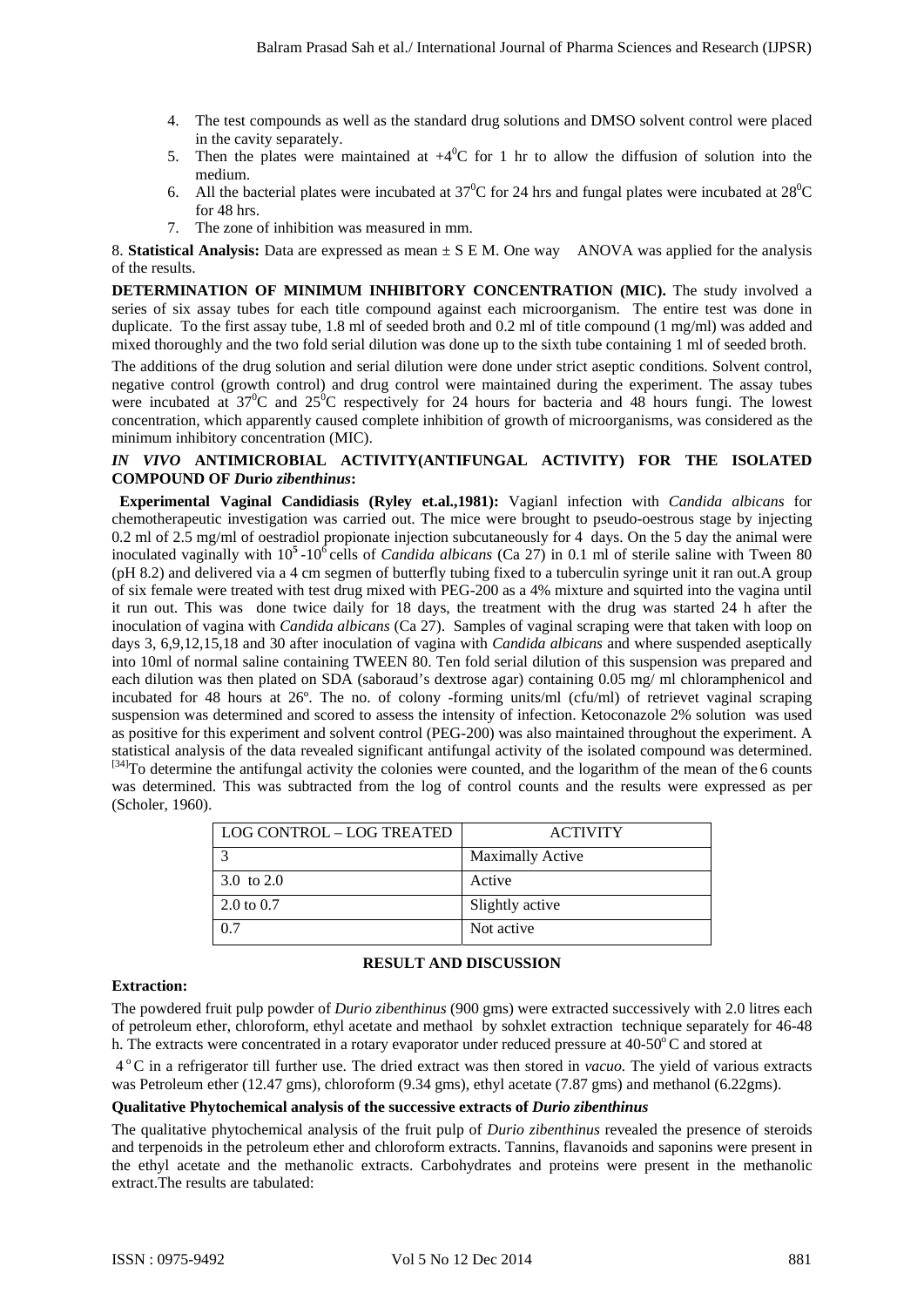|  |  |  |  | Table 1: Qualitative Phytochemical analysis of the successive extracts of the fruit pulp of Durio zibenthinus: |  |  |
|--|--|--|--|----------------------------------------------------------------------------------------------------------------|--|--|
|--|--|--|--|----------------------------------------------------------------------------------------------------------------|--|--|

| <b>Tests</b>                                                                                                                                                                                                                                                                                                                                                                                                                                                                                                                                                                                                                                                                                                                                                                                                                                                                                                                                                                                     | Petroleum<br>ether extract                                                                                                                                                                      | <b>Chloroform</b><br>extract                                                                                                                                                        | Ethyl acetate<br>extract | <b>Methanol</b><br>extract              |
|--------------------------------------------------------------------------------------------------------------------------------------------------------------------------------------------------------------------------------------------------------------------------------------------------------------------------------------------------------------------------------------------------------------------------------------------------------------------------------------------------------------------------------------------------------------------------------------------------------------------------------------------------------------------------------------------------------------------------------------------------------------------------------------------------------------------------------------------------------------------------------------------------------------------------------------------------------------------------------------------------|-------------------------------------------------------------------------------------------------------------------------------------------------------------------------------------------------|-------------------------------------------------------------------------------------------------------------------------------------------------------------------------------------|--------------------------|-----------------------------------------|
| <b>Alkaloids</b>                                                                                                                                                                                                                                                                                                                                                                                                                                                                                                                                                                                                                                                                                                                                                                                                                                                                                                                                                                                 | <b>Nil</b>                                                                                                                                                                                      | <b>Nil</b>                                                                                                                                                                          | <b>Nil</b>               | N <sub>il</sub>                         |
| Carbohydrates                                                                                                                                                                                                                                                                                                                                                                                                                                                                                                                                                                                                                                                                                                                                                                                                                                                                                                                                                                                    | <b>Nil</b>                                                                                                                                                                                      | Nil                                                                                                                                                                                 | Nil                      | Present                                 |
| <b>Proteins</b>                                                                                                                                                                                                                                                                                                                                                                                                                                                                                                                                                                                                                                                                                                                                                                                                                                                                                                                                                                                  | <b>Nil</b>                                                                                                                                                                                      | <b>Nil</b>                                                                                                                                                                          | Nil                      | Present                                 |
| <b>Steroids</b>                                                                                                                                                                                                                                                                                                                                                                                                                                                                                                                                                                                                                                                                                                                                                                                                                                                                                                                                                                                  | Present                                                                                                                                                                                         | Present                                                                                                                                                                             | Nil                      | <b>Nil</b>                              |
| <b>Glycosides</b>                                                                                                                                                                                                                                                                                                                                                                                                                                                                                                                                                                                                                                                                                                                                                                                                                                                                                                                                                                                | <b>Nil</b>                                                                                                                                                                                      | <b>Nil</b>                                                                                                                                                                          | <b>Nil</b>               | Present                                 |
| <b>Saponins</b>                                                                                                                                                                                                                                                                                                                                                                                                                                                                                                                                                                                                                                                                                                                                                                                                                                                                                                                                                                                  | Nil                                                                                                                                                                                             | Present                                                                                                                                                                             | Present                  | Present                                 |
| <b>Flavanoids</b>                                                                                                                                                                                                                                                                                                                                                                                                                                                                                                                                                                                                                                                                                                                                                                                                                                                                                                                                                                                | Nil                                                                                                                                                                                             | Nil                                                                                                                                                                                 | Present                  | Present                                 |
| <b>Tannins</b>                                                                                                                                                                                                                                                                                                                                                                                                                                                                                                                                                                                                                                                                                                                                                                                                                                                                                                                                                                                   | Nil                                                                                                                                                                                             | Nil                                                                                                                                                                                 | Nil                      | Present                                 |
| <b>Triterpenoids</b>                                                                                                                                                                                                                                                                                                                                                                                                                                                                                                                                                                                                                                                                                                                                                                                                                                                                                                                                                                             | Present                                                                                                                                                                                         | Present                                                                                                                                                                             | Present                  | Nil                                     |
| <b>Fixed oils</b>                                                                                                                                                                                                                                                                                                                                                                                                                                                                                                                                                                                                                                                                                                                                                                                                                                                                                                                                                                                | Present                                                                                                                                                                                         | Present                                                                                                                                                                             | <b>Nil</b>               | N <sub>il</sub>                         |
|                                                                                                                                                                                                                                                                                                                                                                                                                                                                                                                                                                                                                                                                                                                                                                                                                                                                                                                                                                                                  | were purified by preparative TLC isolate the pure compounds.<br>ISOLATION OF COMPOUND FROM CHLOROFORM EXTRACT:                                                                                  |                                                                                                                                                                                     |                          |                                         |
| From Chloroform extract of the fruit pulp of <i>Durio zibenthinus</i> , elution with gradient technique, initially the<br>separation process was started using the starting from 100% petroleum ether (boiling range40- 60°C) was used<br>as a mobile phase and the fraction were collected at regular intervals.<br>Successively the concentration of Chloroform was increased in the mobile phase starting from 1% to 10% at a<br>mobile phase composition of 70% Petroleum ether and 30% Chloroform a single spot was obtained in the<br>elutions so the relative fractions having single spots were collected polled together and concentrated. Further to<br>access the purity of the isolated compound was checked by High Performance Thin Layer Chromatography. The<br>homogeneity of the compound was checked with running the TLC of the samples in different mobile phases.<br>After confirmation of the presence of individual spot, the compound was designated as Compound (DZ-1). |                                                                                                                                                                                                 |                                                                                                                                                                                     |                          |                                         |
| Track 1, 101 p-17                                                                                                                                                                                                                                                                                                                                                                                                                                                                                                                                                                                                                                                                                                                                                                                                                                                                                                                                                                                | <b>TER</b><br>$\frac{M_{\rm H}^{\rm H}N}{26}$<br>rtaight<br>$\frac{1}{2}$<br>$\frac{\text{Mau}}{\text{dustol}}$<br>User : Jos College of Pharmacy, Gody<br>Friday, November 26, 2011 3:11:18 PM | wintiATS Planar Chromatography Manager<br>$\frac{m}{2}$<br>$\begin{array}{c}\n\cdots \\ \cdots \\ \cdots \\ \cdots \\ \cdots\n\end{array}$<br>10000<br>Maport IS   GYOBOBTBOBTOOASA | Arra<br>100.00           | Assigned substance<br>SN 1410WOOD, V1.5 |

#### **Isolation and Purification:**

# **ISOLATION OF COMPOUND FROM CHLOROFORM EXTRACT:**



Figure 3: HPTLC data for isolated compound dz-1: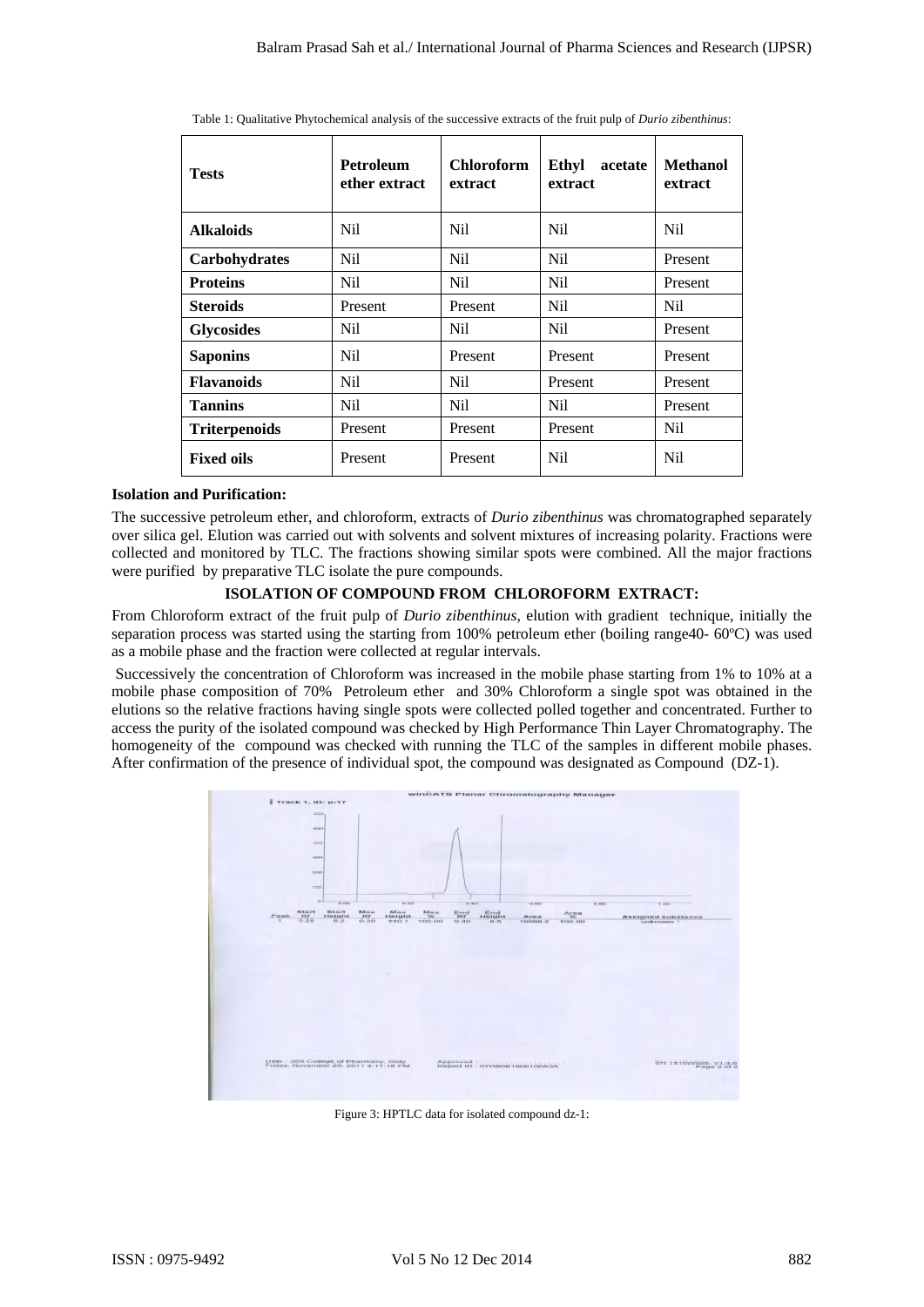# **Characterization:**

|                                                            | No.                   | Table 2: <sup>1</sup> H NMR(400 MHz) and <sup>13</sup> C NMR (100 MHz)Chemical shift of compound (DZ-1)<br><sup>1</sup> H NMR signals $(\delta)$ | <sup>13</sup> C NMR signals $(\delta)$ |
|------------------------------------------------------------|-----------------------|--------------------------------------------------------------------------------------------------------------------------------------------------|----------------------------------------|
| $\overline{2}$                                             |                       |                                                                                                                                                  | 161.2                                  |
| 3                                                          |                       |                                                                                                                                                  | 104.3                                  |
| $\overline{4}$                                             |                       |                                                                                                                                                  | 157.1                                  |
| 5                                                          |                       | 7.58 d                                                                                                                                           | 118.5                                  |
| 6                                                          |                       | (8.8)<br>6.84d                                                                                                                                   | 107.4                                  |
| $\overline{7}$                                             |                       | (8.8)                                                                                                                                            | 153.2                                  |
| 8                                                          |                       |                                                                                                                                                  | 133.6                                  |
| 9                                                          |                       |                                                                                                                                                  | 132.0                                  |
| 10                                                         |                       |                                                                                                                                                  | 110.1                                  |
| 11                                                         |                       | 6.68d                                                                                                                                            | 117.3                                  |
| 12                                                         |                       | (10)<br>5.44 d                                                                                                                                   | 125.3                                  |
| 13                                                         |                       | (10)                                                                                                                                             | 79.1                                   |
| 14, 15-dimethyl                                            |                       | 1.56s                                                                                                                                            | 28.2                                   |
| $N-H$                                                      |                       | 8.80 s                                                                                                                                           |                                        |
|                                                            |                       |                                                                                                                                                  |                                        |
| 7-OMe                                                      |                       | 3.98 s                                                                                                                                           |                                        |
| 8-OMe                                                      |                       | 3.95 s                                                                                                                                           |                                        |
| PerkinElmer Spectrum Version 10.03.06                      |                       |                                                                                                                                                  |                                        |
| <b>Instrument</b>                                          |                       |                                                                                                                                                  |                                        |
| <b>Instrument Model</b><br><b>Instrument Serial Number</b> | Spectrum Two<br>90358 |                                                                                                                                                  |                                        |
| <b>Software Revision</b>                                   |                       | NIOS2 Main 00.00.0366 24-October-2011 10:47:28                                                                                                   |                                        |
| Number of Scans                                            | 4                     |                                                                                                                                                  |                                        |
| Resolution                                                 | $\overline{4}$        |                                                                                                                                                  |                                        |

| Table 2: ${}^{1}$ H NMR(400 MHz) and ${}^{13}$ C NMR (100 MHz)Chemical shift of compound (DZ-1) |  |  |
|-------------------------------------------------------------------------------------------------|--|--|
|                                                                                                 |  |  |

# **Instrument**

| Instrument Model         | Spectrum Two                                   |
|--------------------------|------------------------------------------------|
| Instrument Serial Number | 90358                                          |
| Software Revision        | NIOS2 Main 00.00.0366 24-October-2011 10:47:28 |
| Number of Scans          |                                                |
| Resolution               |                                                |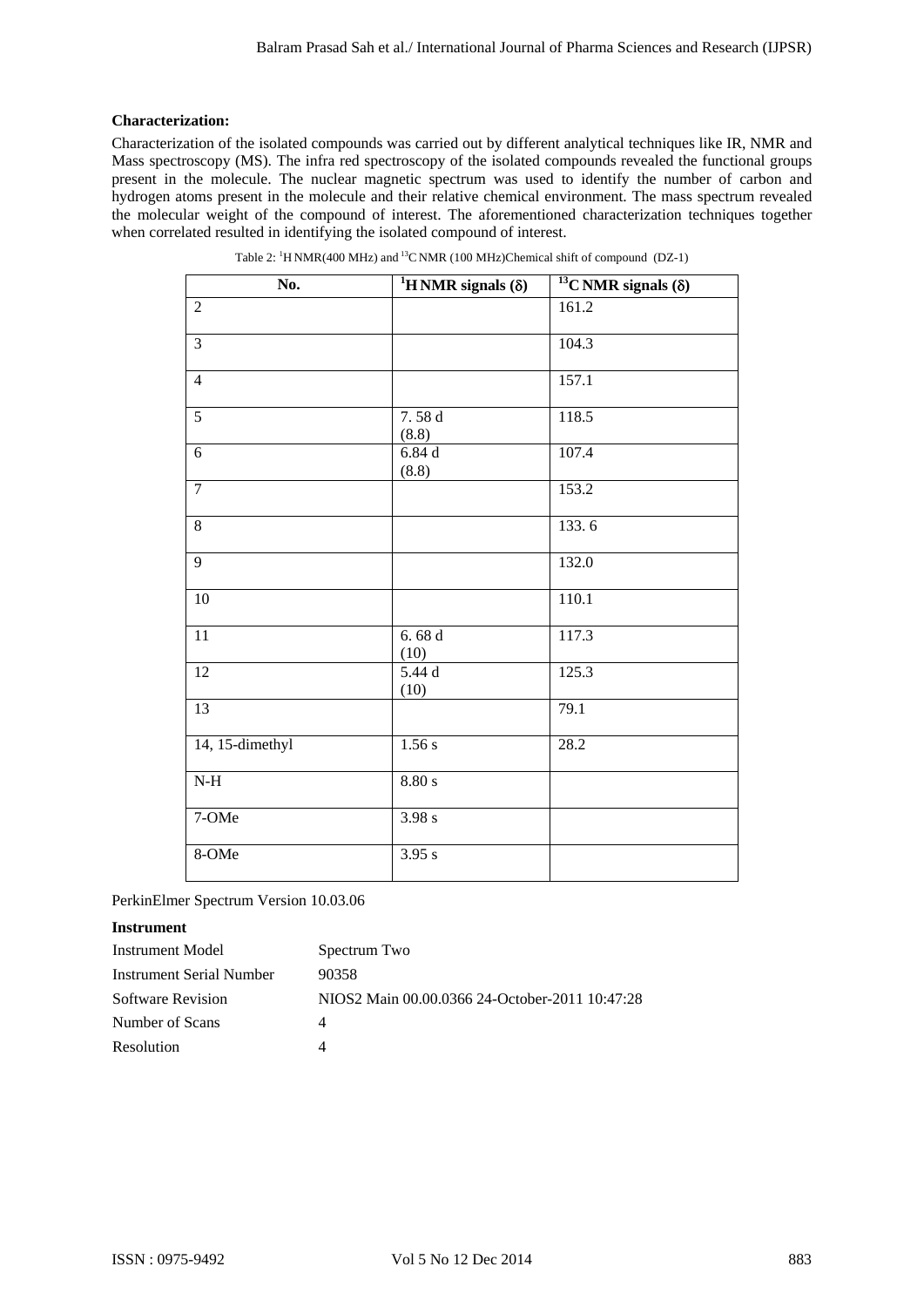

| <b>Name</b> | <b>Description</b>      |
|-------------|-------------------------|
| DZ-1        | Sample 008 By chemistry |

# **Spectrum Graph**

|        | <b>SpectrumName</b> |
|--------|---------------------|
| IDZ -1 |                     |

# **Peak Table Results**

|                           | $72$<br>$70-$<br>$68 +$<br>3500<br>3000 | 2500<br>$2000$<br>cm-1  | 600<br>1500<br>1000 |  |
|---------------------------|-----------------------------------------|-------------------------|---------------------|--|
|                           |                                         |                         |                     |  |
| <b>Name</b>               |                                         | <b>Description</b>      |                     |  |
| $DZ-1$                    |                                         | Sample 008 By chemistry |                     |  |
| <b>Peak Table Results</b> | <b>PeakName</b>                         | $\mathbf X$             | Y                   |  |
|                           | 13                                      | 659.09                  | 80.96               |  |
|                           | 12                                      | 830.26                  | 77.4                |  |
|                           | 11                                      | 881.55                  | 73.91               |  |
|                           | 10                                      | 942.47                  | 70.32               |  |
|                           | 9                                       | 1019.36                 | 69.38               |  |
|                           | $\overline{8}$                          | 1080.9                  | 68.53               |  |
|                           | 7                                       | 1212.81                 | 83.53               |  |
|                           | 6                                       | 1336.45                 | 89.72               |  |
|                           | 5                                       | 1369.73                 | 89.6                |  |
|                           | 4<br>3                                  | 1459.19<br>1554.61      | 82.78<br>85.67      |  |
|                           | $\overline{c}$                          | 1613.27                 | 81.99               |  |
|                           | $\mathbf{1}$                            | 2917.54                 | 91.69               |  |
|                           |                                         |                         |                     |  |
|                           |                                         |                         |                     |  |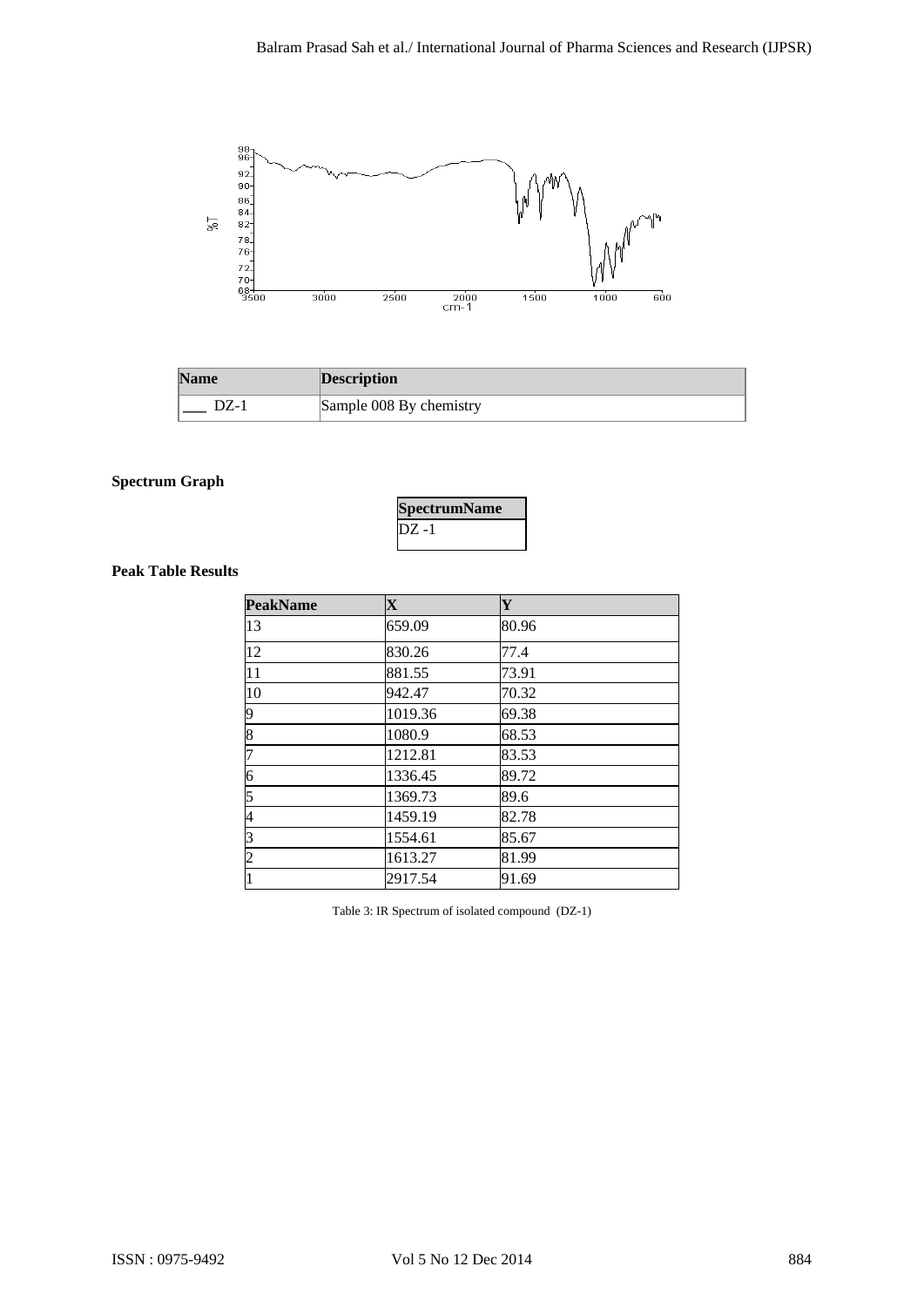

Figure 4: <sup>1</sup>H NMR spectram (400 MHz,CDCl<sub>3</sub>) of isolated compound - (DZ-1)



Figure 5: <sup>13</sup>C NMR spectram(100 MHz,CDCl<sub>3</sub>) of isolated compound (DZ-1)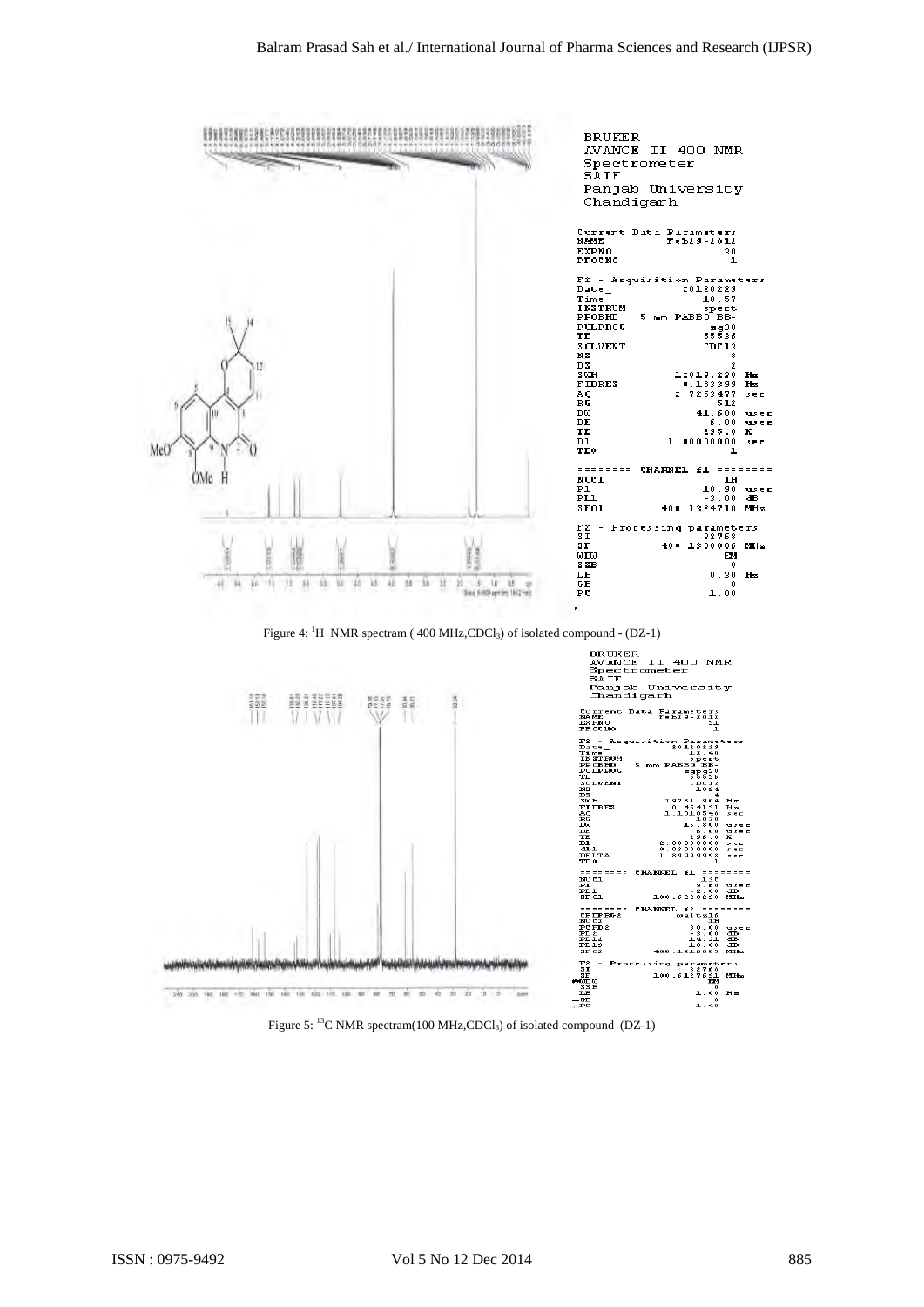

|                                   | The spectral data suggested the structure of the compound:                                    |                                                          |                               |                             |                          |
|-----------------------------------|-----------------------------------------------------------------------------------------------|----------------------------------------------------------|-------------------------------|-----------------------------|--------------------------|
|                                   |                                                                                               | $\mathsf{H}_3\mathsf{C}$                                 | CH <sub>3</sub>               |                             |                          |
|                                   |                                                                                               | ο                                                        |                               |                             |                          |
|                                   |                                                                                               |                                                          |                               |                             |                          |
|                                   |                                                                                               |                                                          |                               |                             |                          |
| $H_3CO$                           |                                                                                               | N                                                        | ח                             |                             |                          |
|                                   | осн <sub>з</sub><br>7,8-dimethoxy-13,13-dimethyl-2,13-dihydro-3H-Pyrano[5,6-c]quinolin 2-one. | н                                                        |                               |                             |                          |
|                                   |                                                                                               | Figure 6: Proposed structure of isolated compound (DZ-1) |                               |                             |                          |
|                                   | Table 4: IN VITRO ANTIBACTERIAL ACTIVITY FOR THE ISOLATED COMPOUND DZ-1, STANDARD             |                                                          |                               |                             |                          |
|                                   | ZONE OF INHIBITION (Mean $\pm$ SEM in mm)                                                     | <b>MICROORGANISMS</b>                                    |                               |                             |                          |
| <b>COMPOUND</b>                   | <b>CONCENTRA</b><br><b>TION</b><br>$(\mu g/ml)$                                               | E.coli                                                   | Pseudomon<br>as<br>auroginosa | <b>Bacillus</b><br>subtilis | S.aureus                 |
| <b>COMPOUND</b><br>$(DZ-1)$       | 500                                                                                           | $24.6 \pm 2.4$                                           | $32.7 \pm 3.2$                | $22.3 \pm 0.8$              | $5.4 \pm 1.7$            |
|                                   | 250                                                                                           | $23.3 \pm 3.8$                                           | $27 \pm 0.5$                  | $15.5 \pm 2.0$              | $12 \pm 2.3$             |
|                                   | 125                                                                                           | $17.1 \pm 1.5$                                           | $20 \pm 1.1$                  | $\overline{9.3} \pm 1.2$    |                          |
|                                   | 62.5                                                                                          | $\overline{\phantom{0}}$                                 | $12.3 \pm 0.4$                | $\overline{\phantom{0}}$    | $9.7 \pm 0.8$            |
| <b>TETRACYCLINE</b><br>(STANDARD) | 40                                                                                            | $21.66 \pm 0.8$                                          | $\frac{19.2 \pm 0.7}{2}$      | $20.3 \pm 0.1$              | $17.3 \pm 0.1$           |
|                                   |                                                                                               |                                                          | <b>SOLVENT CONTROL</b>        |                             |                          |
| Petroleum ether                   | $\overline{\phantom{0}}$                                                                      |                                                          |                               |                             |                          |
| Chloroform                        |                                                                                               |                                                          |                               |                             |                          |
| Ethyl acetate                     | $\equiv$                                                                                      | $\equiv$                                                 | $\qquad \qquad -$             | $\overline{\phantom{0}}$    | $\overline{\phantom{0}}$ |
| Methanol                          | $\qquad \qquad -$                                                                             | $\overline{\phantom{0}}$                                 | $\overline{\phantom{0}}$      | $\qquad \qquad -$           | $\overline{\phantom{0}}$ |
|                                   |                                                                                               |                                                          |                               |                             |                          |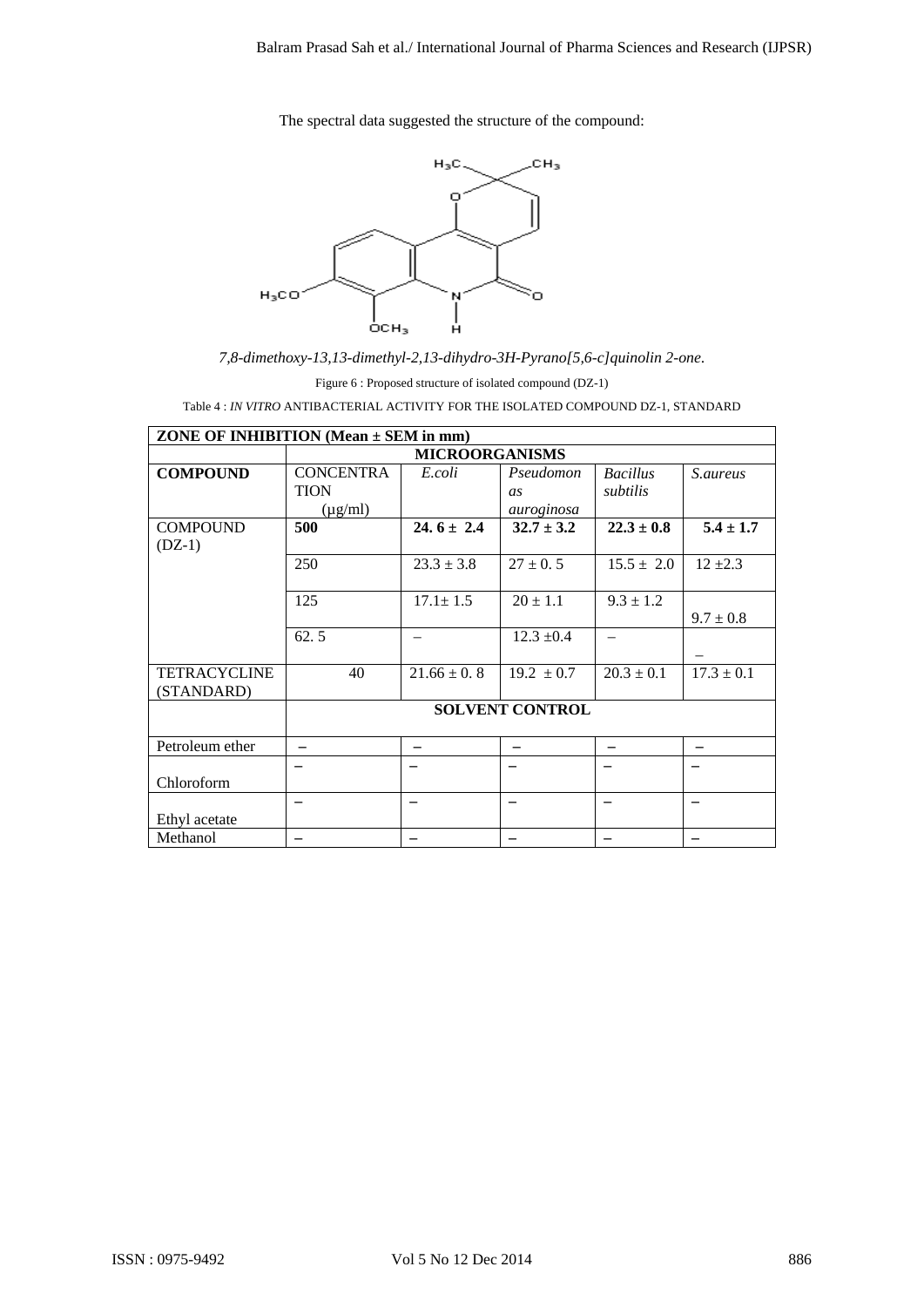|                                       | ZONE OF INHIBITION (Mean $\pm$ SEM in mm) |                          |                                          | <b>MICROORGANISM</b>   |                             |                          |  |
|---------------------------------------|-------------------------------------------|--------------------------|------------------------------------------|------------------------|-----------------------------|--------------------------|--|
| <b>EXTRACTS</b>                       | <b>CONCENTRATION</b><br>$(\mu gml)$       |                          |                                          | Candida<br>albicans    | niger                       | Aspergillus              |  |
| <b>COMPOUND</b>                       | 500                                       |                          |                                          | $25.7 \pm 1.8$         | $26.3 \pm 3.1$              |                          |  |
| $(DZ-1)$                              | 250                                       |                          |                                          | $22.1 \pm 3.0$         | $18.4 \pm 2.2$              |                          |  |
|                                       | 125                                       |                          |                                          | $12.3 \pm 3.2$         | $10.8 + 4.4$                |                          |  |
|                                       | 62.5                                      |                          |                                          | $9.3 \pm 2.1$          | $\overline{\phantom{0}}$    |                          |  |
| <b>KETACONAZO</b><br>LE               | 20                                        |                          | 20.1<br>$\pm$<br>0.19                    |                        |                             | $22.4 \pm 0.13$          |  |
| (STANDARD)                            |                                           |                          |                                          | <b>SOLVENT CONTROL</b> |                             |                          |  |
| Petroleum ether                       | $\equiv$                                  |                          | $\overline{\phantom{0}}$                 |                        |                             |                          |  |
|                                       |                                           |                          |                                          |                        |                             | -                        |  |
| Chloroform                            | $\qquad \qquad -$                         |                          |                                          |                        | $\qquad \qquad -$           |                          |  |
| Ethyl acetate                         | $\overline{\phantom{m}}$                  |                          | $\equiv$                                 |                        | $\qquad \qquad -$           |                          |  |
| Methanol                              | $\overline{\phantom{0}}$                  |                          | $\overline{\phantom{0}}$                 |                        | $\qquad \qquad -$           |                          |  |
| <b>COMPOUNDS</b>                      | <b>CONCENTR</b><br><b>ATION</b>           | E.coli                   | <b>MICROORGANISMS</b><br>Pseudom<br>onas |                        | <b>Bacillus</b><br>subtilis | S.aureus                 |  |
|                                       | $(\mu g/ml)$                              |                          |                                          | auroginos<br>a         |                             |                          |  |
| <b>COMPOUND</b><br>$(DZ-1)$           | 500                                       | $+$                      |                                          | $\boldsymbol{+}$       | $+$                         | $\overline{\phantom{m}}$ |  |
|                                       | 250                                       | $+$                      |                                          | $\boldsymbol{+}$       | $\equiv$                    | $\overline{\phantom{0}}$ |  |
|                                       | 125                                       | $\qquad \qquad -$        |                                          | $\boldsymbol{+}$       | $\qquad \qquad -$           | $\qquad \qquad -$        |  |
|                                       | 62.5                                      | $\overline{\phantom{0}}$ |                                          | $\qquad \qquad -$      | $\equiv$                    |                          |  |
| <b>TETRACYCLI</b><br>NE<br>(STANDARD) | 40                                        | $+$                      |                                          | $\ddot{}$              | $+$                         | $+$                      |  |
|                                       |                                           |                          |                                          | SOLVENT CONTROL        |                             |                          |  |
| <b>DMSO</b>                           | $\qquad \qquad -$                         | -                        |                                          | -                      | -                           |                          |  |
|                                       |                                           |                          |                                          |                        |                             |                          |  |

|  |  | Table 5 : IN VITRO ANTIFUNGAL ACTIVITY FOR THE ISOLATED COMPOUND DZ-1 |
|--|--|-----------------------------------------------------------------------|
|  |  |                                                                       |

Table 6: Minimum inhibitory concentratio

|                                              | <b>MICROORGANISMS</b>                           |        |                                          |                             |          |  |  |
|----------------------------------------------|-------------------------------------------------|--------|------------------------------------------|-----------------------------|----------|--|--|
| <b>COMPOUNDS</b>                             | <b>CONCENTR</b><br><b>ATION</b><br>$(\mu g/ml)$ | E.coli | <b>Pseudom</b><br>onas<br>auroginos<br>a | <b>Bacillus</b><br>subtilis | S.aureus |  |  |
| <b>COMPOUND</b><br>$(DZ-1)$                  | 500                                             | $+$    | $+$                                      | $+$                         |          |  |  |
|                                              | 250                                             | $+$    | $+$                                      |                             |          |  |  |
|                                              | 125                                             |        | $+$                                      |                             |          |  |  |
|                                              | 62.5                                            |        |                                          | -                           |          |  |  |
| <b>TETRACYCLI</b><br><b>NE</b><br>(STANDARD) | 40                                              | $+$    | $+$                                      | $+$                         | $+$      |  |  |
|                                              | <b>SOLVENT CONTROL</b>                          |        |                                          |                             |          |  |  |
| <b>DMSO</b>                                  |                                                 |        |                                          |                             |          |  |  |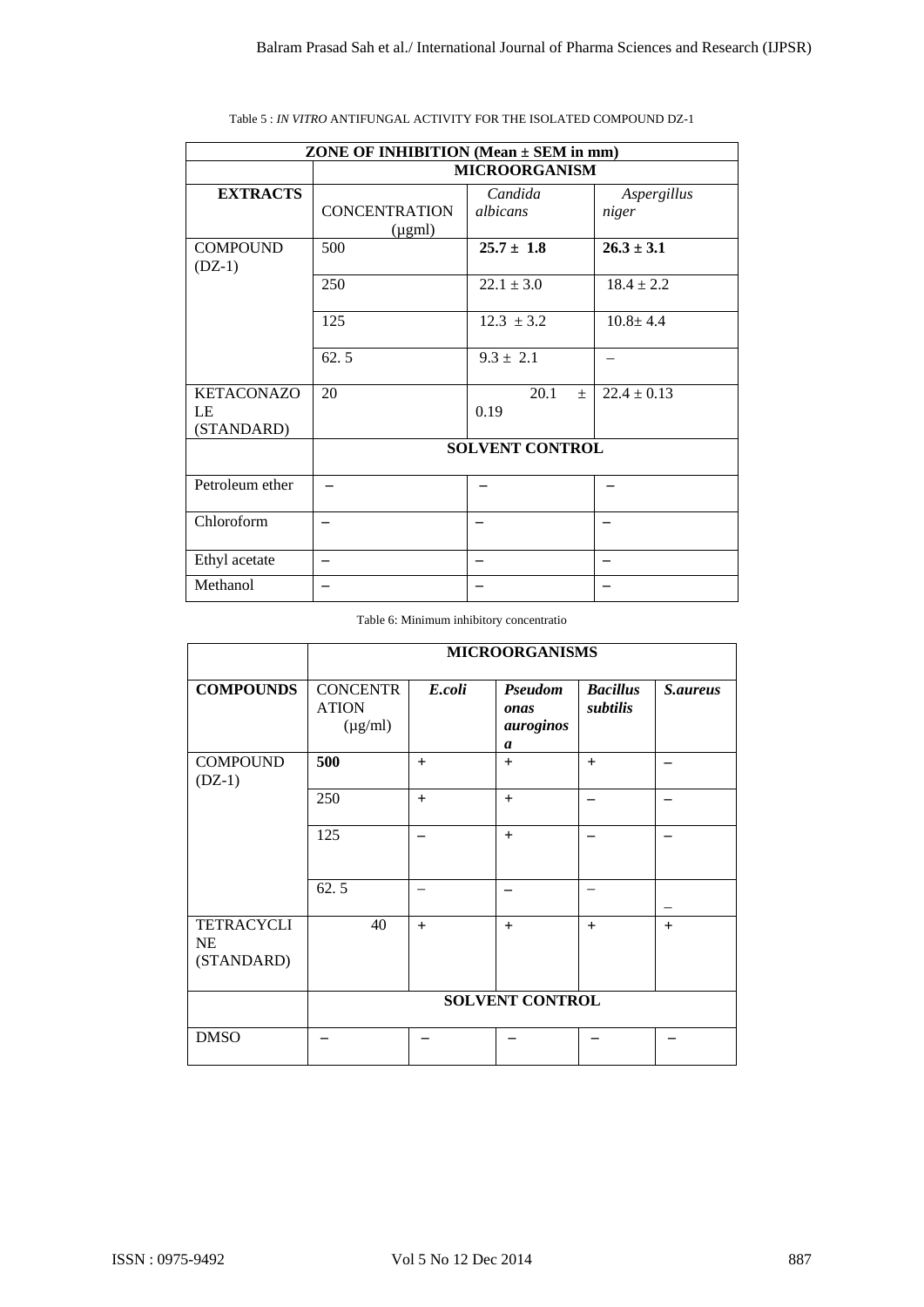|                                                                   |                                                              | Table 7: Minimum inhibitory concentration |                                                              |
|-------------------------------------------------------------------|--------------------------------------------------------------|-------------------------------------------|--------------------------------------------------------------|
|                                                                   |                                                              | <b>MICROORGANISM</b>                      |                                                              |
| <b>COMPOUNDS</b>                                                  | <b>CONCENTRATION</b><br>$(\mu gml)$                          | Candida albicans                          | Aspergillus niger                                            |
| <b>COMPOUND</b><br>$(DZ-1)$                                       | 500                                                          | $\ddot{}$                                 | $\boldsymbol{+}$                                             |
|                                                                   | 250                                                          | $\ddot{}$                                 | $\equiv$                                                     |
|                                                                   | 125                                                          | $\equiv$                                  | $\equiv$                                                     |
|                                                                   | 62.5                                                         | $\overline{\phantom{0}}$                  | $\overline{\phantom{0}}$                                     |
| <b>KETACONAZO</b><br>LE<br>(STANDARD)                             | 20                                                           | $+$                                       | $+$                                                          |
|                                                                   |                                                              | SOLVENT CONTROL                           |                                                              |
| <b>DMSO</b>                                                       |                                                              | $\overline{\phantom{0}}$                  |                                                              |
|                                                                   |                                                              |                                           |                                                              |
|                                                                   |                                                              |                                           | Figure 8: strength used to induce Candida albicans to female |
|                                                                   |                                                              |                                           |                                                              |
| Figure 7: Well formed colonies of Candida albicans.<br>Swiss mce. | FIGURE 9: Fresh mice for <i>In vivo</i> antfungal screening. |                                           |                                                              |

- (+) Indicates inhibition of growth .
- (–) Indicates no activity.





Figure 7: Well formed colonies of *Candida albicans*. Figure 8: strength used to induce *Candida albicans* to female



FIGURE 9: Fresh mice for *In vivo* antfungal screening.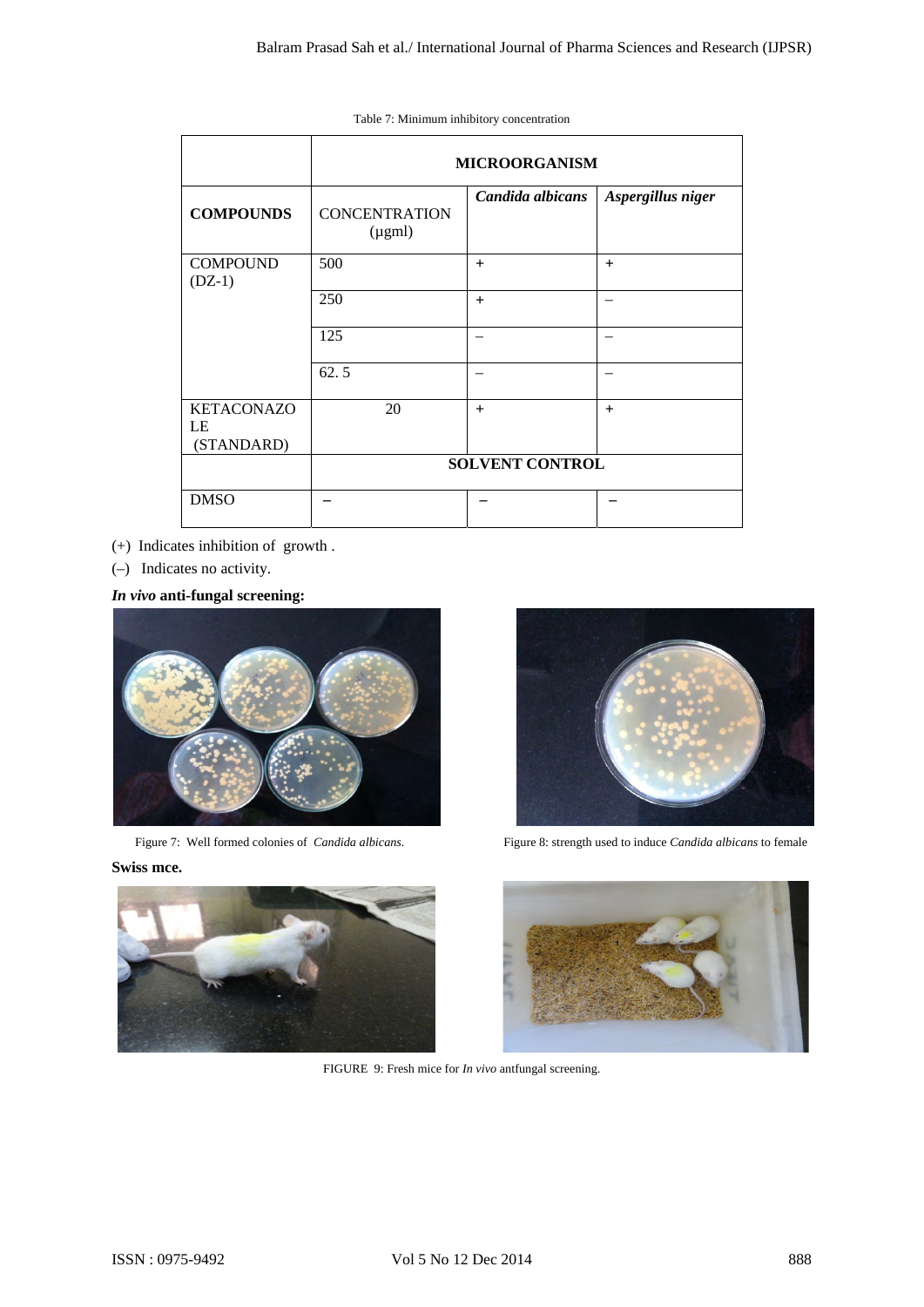

FIGURE 10: Mice on pseudo-oestrous stage by injecting 0.2 ml of 2.5 mg/ml oestradiol propionate injection.



FIGURE 11: Mice inoculated vaginally with 10<sup>-5</sup> -10<sup>-6</sup> cells of *Candida albicans*.



FIGURE 12: Samples of vaginal scraping.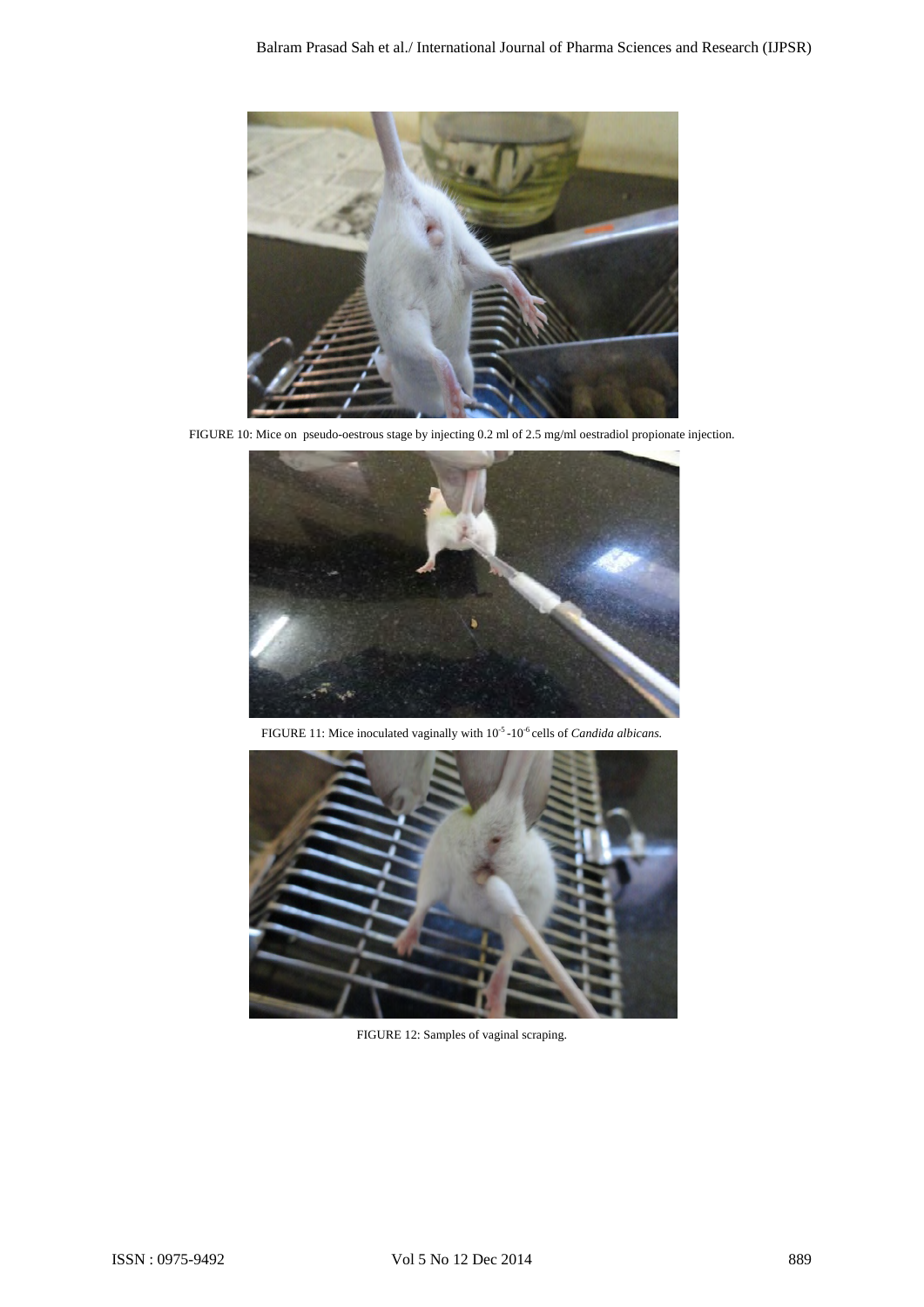|             |                                                                                                                                                                                                                                                                                                                                                                                                                                                                                                                                                                                                                                                                                                                                                                                                                                                                                                                                                                                                                                                                                                                                                                                                       |                          |                     |                              |                     | Table 8: Activity chart of isolated compound on mice. |                                      |                                                |                                                                                                        |
|-------------|-------------------------------------------------------------------------------------------------------------------------------------------------------------------------------------------------------------------------------------------------------------------------------------------------------------------------------------------------------------------------------------------------------------------------------------------------------------------------------------------------------------------------------------------------------------------------------------------------------------------------------------------------------------------------------------------------------------------------------------------------------------------------------------------------------------------------------------------------------------------------------------------------------------------------------------------------------------------------------------------------------------------------------------------------------------------------------------------------------------------------------------------------------------------------------------------------------|--------------------------|---------------------|------------------------------|---------------------|-------------------------------------------------------|--------------------------------------|------------------------------------------------|--------------------------------------------------------------------------------------------------------|
|             | EFFECT OF ISOLATED COMPOUND AGAINST Candida albicans IN EXPERIMENTAL VAGINAL CANDIDIASIS IN MICE                                                                                                                                                                                                                                                                                                                                                                                                                                                                                                                                                                                                                                                                                                                                                                                                                                                                                                                                                                                                                                                                                                      |                          |                     |                              |                     |                                                       |                                      |                                                |                                                                                                        |
|             |                                                                                                                                                                                                                                                                                                                                                                                                                                                                                                                                                                                                                                                                                                                                                                                                                                                                                                                                                                                                                                                                                                                                                                                                       |                          |                     | COLONY FORMING UNITS(C.F.U.) |                     |                                                       |                                      | (LOG                                           | <b>ACTIVITY</b>                                                                                        |
| S.NO.       | <b>GROUP</b>                                                                                                                                                                                                                                                                                                                                                                                                                                                                                                                                                                                                                                                                                                                                                                                                                                                                                                                                                                                                                                                                                                                                                                                          | <b>DOSE</b>              | 3rd DAY             | 6 <sup>th</sup> DAY          | 9 <sup>th</sup> DAY | MEAN                                                  | LOG MEAN                             | <b>CONTROL)</b><br>-(LOG<br>TREATED)           | CHART                                                                                                  |
| 1.          | COMPOUND DZ-1                                                                                                                                                                                                                                                                                                                                                                                                                                                                                                                                                                                                                                                                                                                                                                                                                                                                                                                                                                                                                                                                                                                                                                                         | 4%                       | $3.8 \times 10^{3}$ | $8.2 \times 10^{2}$          | $2.4 \times 10^{2}$ | 1620                                                  | 3.209                                | 2.625                                          | <b>ACTIVE</b>                                                                                          |
| 2.          | KETOCONAZOLE<br>(STANDARD)                                                                                                                                                                                                                                                                                                                                                                                                                                                                                                                                                                                                                                                                                                                                                                                                                                                                                                                                                                                                                                                                                                                                                                            | $2\%$                    | $6.4 \times 10^{2}$ | $3.9 \times 10^{2}$          | $1.4 \times 10^{2}$ | 390                                                   | 2.591                                | 3.243                                          | MAXIMALLY<br><b>ACTIVE</b>                                                                             |
| з.          | SOLVENT CONTROL<br>(PEG 200)                                                                                                                                                                                                                                                                                                                                                                                                                                                                                                                                                                                                                                                                                                                                                                                                                                                                                                                                                                                                                                                                                                                                                                          | 1m1/100<br>g             | $5.8 \times 10^5$   | $7.6 \times 10^4$            | $7.1 \times 10^4$   | 683,333.33                                            | 5.834                                |                                                | NOT<br><b>ACTIVE</b>                                                                                   |
|             | Animal used:                                                                                                                                                                                                                                                                                                                                                                                                                                                                                                                                                                                                                                                                                                                                                                                                                                                                                                                                                                                                                                                                                                                                                                                          | Swiss albino female mice |                     |                              |                     |                                                       |                                      | Media used: SDA + Chloramphenicol (0.05 mg/ml) |                                                                                                        |
|             | Strain used :<br>Candida albicans                                                                                                                                                                                                                                                                                                                                                                                                                                                                                                                                                                                                                                                                                                                                                                                                                                                                                                                                                                                                                                                                                                                                                                     |                          |                     |                              |                     |                                                       | Incubation temperature: 26°C         |                                                |                                                                                                        |
|             | <b>Positive control:</b>                                                                                                                                                                                                                                                                                                                                                                                                                                                                                                                                                                                                                                                                                                                                                                                                                                                                                                                                                                                                                                                                                                                                                                              | ketoconazole 2%          |                     |                              |                     |                                                       | Observation recorded after: 48 hours |                                                |                                                                                                        |
|             | Route of administration: Intra - vaginal                                                                                                                                                                                                                                                                                                                                                                                                                                                                                                                                                                                                                                                                                                                                                                                                                                                                                                                                                                                                                                                                                                                                                              |                          |                     |                              |                     |                                                       |                                      | Drug treatment regimen: Twice daily            |                                                                                                        |
|             |                                                                                                                                                                                                                                                                                                                                                                                                                                                                                                                                                                                                                                                                                                                                                                                                                                                                                                                                                                                                                                                                                                                                                                                                       |                          |                     |                              | <b>Conclusion:</b>  |                                                       |                                      |                                                |                                                                                                        |
|             | documentation of the plant Durio zibenthinus. And the isolated compound showed significant antibacterial as<br>well as antifungal activity against the microorganisms tested.                                                                                                                                                                                                                                                                                                                                                                                                                                                                                                                                                                                                                                                                                                                                                                                                                                                                                                                                                                                                                         |                          |                     |                              | Acknowledgement:    |                                                       |                                      |                                                | The study provides a scientific evidence for the isolation, characterization, biological screening and |
|             | I express my deep thanks and gratitude to our beloved Dr. B. Suresh, Vice-Chancellor, JSS University, for<br>providing the infrastructural facilities and helping me to complete my project work. I express my sincere<br>gratitude to Dr. K. Elango, Principal, for constant help during my M.Pharm. I sincerely thank to Dr. S. Sankar,<br>Professor and Head, Department of Pharmaceutical Chemistry, for his valuable and moral support throughout<br>my project work. "Those who are thanked last are thanked the best" and it to my Beloved Parents, Family<br>members and Friends for their never ending ray of affection, support, encouragement and good wishes that                                                                                                                                                                                                                                                                                                                                                                                                                                                                                                                         |                          |                     |                              |                     |                                                       |                                      |                                                |                                                                                                        |
|             | enable me to go through all my endeavors.                                                                                                                                                                                                                                                                                                                                                                                                                                                                                                                                                                                                                                                                                                                                                                                                                                                                                                                                                                                                                                                                                                                                                             |                          |                     |                              |                     |                                                       |                                      |                                                |                                                                                                        |
|             | Dossey, Aaron (December 2010). "Insects and their chemical weaponry: New potential for drug discovery". Natural Product<br>Reports 27: 1737-1757. doi:10.1039/C005319H.PMID 20957283.<br>Dan Bensky, Steven Clavey, Erich Stoger, and Andrew Gamble Chinese Herbal Medicine: Materia Medica, Third Edition 2004.                                                                                                                                                                                                                                                                                                                                                                                                                                                                                                                                                                                                                                                                                                                                                                                                                                                                                      |                          |                     |                              | Reference:          |                                                       |                                      |                                                |                                                                                                        |
|             | Wade Davis One River 1997.<br>Hernan Garcia, Antonio Sierra, Hilberto Balam, and Jeff Connant Wind in the Blood: Mayan Healing & Chinese Medicine. 1999.<br>Evans, Aslam, Baker, Lewis, Mills, Blunden et al. Editors., Trease and Evans Pharmacognosy. 15 <sup>th</sup> Edn. New Delhi: Elsevier 2005.<br>Cragg GM, Newman DJ, Snader KM. Natural products in drug discovery and development. J Nat Prods 1997; 60:52–60.<br>Mendelson R, Balick M.J. The value of undiscovered pharmaceuticals in tropical forests. Econ Bot 1995; 49: 223–228.<br>Dictionary of Natural Products; London: Chapman and Hall/CRC Press, 2001.<br>Henkel T, Brunne RM, Müller H, Reichel F. Statistical investigation into the structural complementarity of natural products and<br>synthetic compounds. Angew Chem Int Ed Engl 1999; 38:643–647.<br>[10] Fenical W, Jensen PR. Marine microorganisms: a new biomedical resource. In: Attaway DH, Zaborsky OR, eds. Marine<br>Biotechnology I: Pharmaceutical and Bioactive Natural Products, Plenum, New York: 1993;419–475.<br>[11] Berdy J. Are actinomycetes exhausted as a source of secondary metabolites? Proc. 9th Internat Symp Biol Actinomycetes; Part 1, |                          |                     |                              |                     |                                                       |                                      |                                                |                                                                                                        |
|             | Allerton, New York: 1995:3-23.<br>[12] Roessner CA, Scott AI. Genetically engineered synthesis of natural products: from alkaloids to corrins. Ann Rev Microbiol 1996;                                                                                                                                                                                                                                                                                                                                                                                                                                                                                                                                                                                                                                                                                                                                                                                                                                                                                                                                                                                                                                |                          |                     |                              |                     |                                                       |                                      |                                                |                                                                                                        |
| 50:467–490. | [13] Robert ES and Joseph JM. General principles of pharmacology. In: Charles R. Craig and Robert E. Stitzel, editors. Modern<br>pharmacology with clinical applications. 5 <sup>th</sup> ed. London: Lippincott Williams & Wilkins; 1997. 4. [accessed 2011 Aug 22] Available<br>from: http:// www.freemedicalebooks.net.                                                                                                                                                                                                                                                                                                                                                                                                                                                                                                                                                                                                                                                                                                                                                                                                                                                                            |                          |                     |                              |                     |                                                       |                                      |                                                |                                                                                                        |

| Animal used: Swissalbino female mice     | Media used: $SDA + Chloramphenicol (0.05 mg/ml)$ |
|------------------------------------------|--------------------------------------------------|
| Strain used :<br>Candida albicans        | Incubation temperature: 26°C                     |
| Positive control: ketoconazole 2%        | Observation recorded after: 48 hours             |
| Route of administration: Intra – vaginal | Drug treatment regimen: Twice daily              |

# **Conclusion:**

#### **Acknowledgement:**

#### **Reference:**

- [1] Dossey, Aaron (December 2010). "Insects and their chemical weaponry: New potential for drug discovery". Natural Product Reports 27: 1737–1757. doi:10.1039/C005319H.PMID 20957283.
- [2] Dan Bensky, Steven Clavey, Erich Stoger, and Andrew Gamble Chinese Herbal Medicine: Materia Medica, Third Edition 2004.
- [3] Wade Davis One River 1997.
- [4] Hernan Garcia, Antonio Sierra, Hilberto Balam, and Jeff Connant Wind in the Blood: Mayan Healing & Chinese Medicine. 1999.
- [5] Evans, Aslam, Baker, Lewis, Mills, Blunden et al. Editors., Trease and Evans Pharmacognosy. 15<sup>th</sup> Edn. New Delhi: Elsevier 2005.
- [6] Cragg GM, Newman DJ, Snader KM. Natural products in drug discovery and development. J Nat Prods 1997; 60:52–60.
- [7] Mendelson R, Balick M.J. The value of undiscovered pharmaceuticals in tropical forests. Econ Bot 1995; 49: 223–228.
- [8] Dictionary of Natural Products; London: Chapman and Hall/CRC Press, 2001.
- [9] Henkel T, Brunne RM, Müller H, Reichel F. Statistical investigation into the structural complementarity of natural products and synthetic compounds. Angew Chem Int Ed Engl 1999; 38:643–647.
- [10] Fenical W, Jensen PR. Marine microorganisms: a new biomedical resource. In: Attaway DH, Zaborsky OR, eds. Marine Biotechnology I: Pharmaceutical and Bioactive Natural Products, Plenum, New York: 1993;419–475.
- [11] Berdy J. Are actinomycetes exhausted as a source of secondary metabolites? Proc. 9th Internat Symp Biol Actinomycetes; Part 1, Allerton, New York: 1995:3–23.
- [12] Roessner CA, Scott AI. Genetically engineered synthesis of natural products: from alkaloids to corrins. Ann Rev Microbiol 1996; 50:467–490.
- [13] Robert ES and Joseph JM. General principles of pharmacology. In: Charles R. Craig and Robert E. Stitzel, editors. Modern pharmacology with clinical applications.  $5<sup>th</sup>$  ed. London: Lippincott Williams & Wilkins; 1997. 4. [accessed 2011 Aug 22] Available from: http:// www.freemedicalebooks.net.
- [14] Lixin. Z, Arnold. LD, Fundamental issues related to Natural Product-Based Drug Delivery. In: Natural Product Drug Discovery and Therapeutic Medicine. New Jersey (NJ): Humana press publishing Inc; 2005: 3-20.
- [15] Chaudhry.RR. Folklore herbal contraceptives and remedies. Trends in pharmacological sciences. 1986; 7: 121-123.